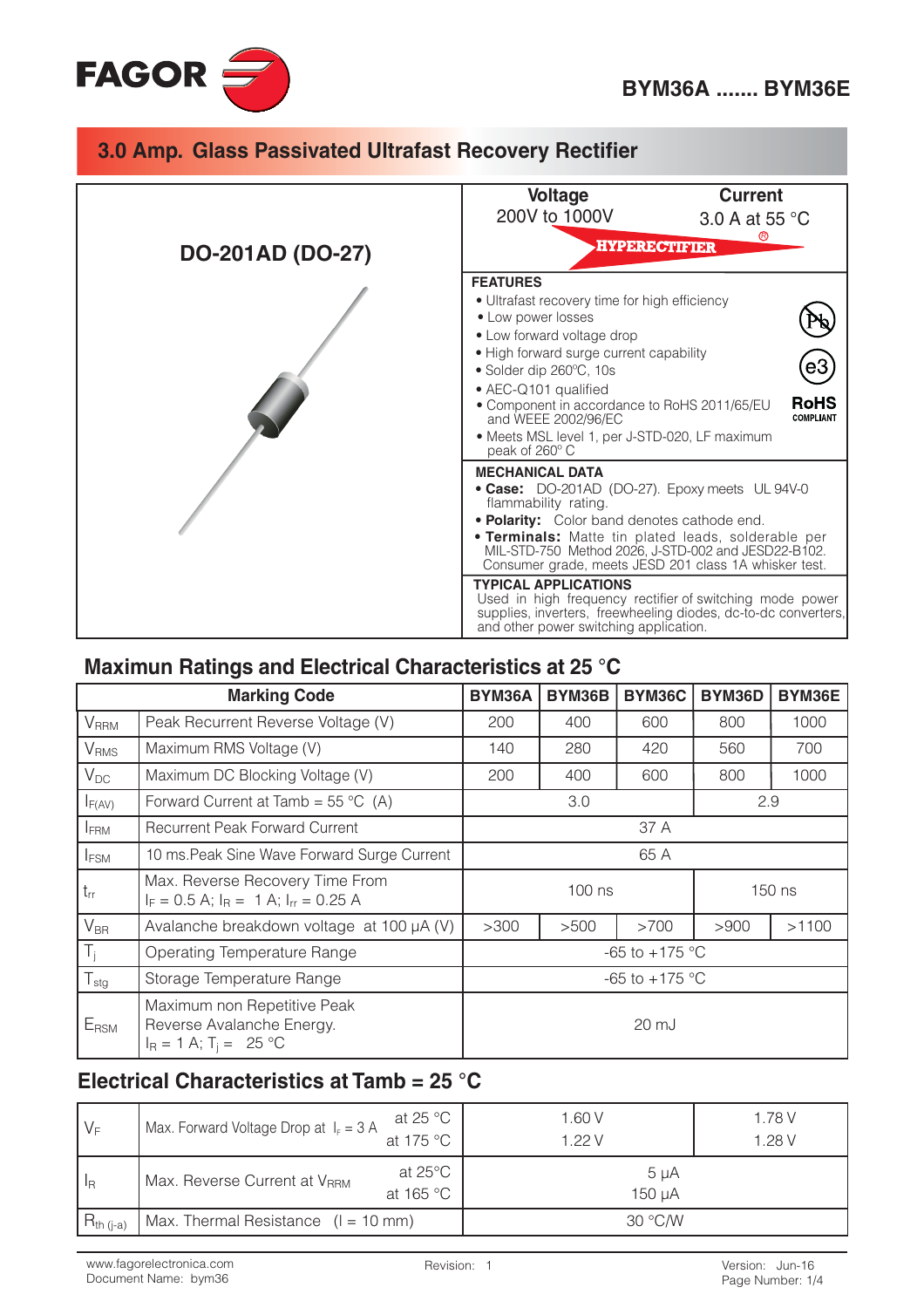

# **Ordering information**

| <b>PREFERRED P/N</b> | <b>PACKAGE CODE</b> | <b>DELIVERY MODE</b>       | <b>BASE QUANTITY</b> | UNIT WEIGHT (g) |
|----------------------|---------------------|----------------------------|----------------------|-----------------|
| BYM36B AMP           | AMP                 | AMMO BOX                   | 1.500                | 1.100           |
| BYM36B TR            | ΤR                  | 13" diameter tape and reel | 1.500                | 1.100           |

# Package Outline Dimensions: (mm) DO-201AD (DO-27)

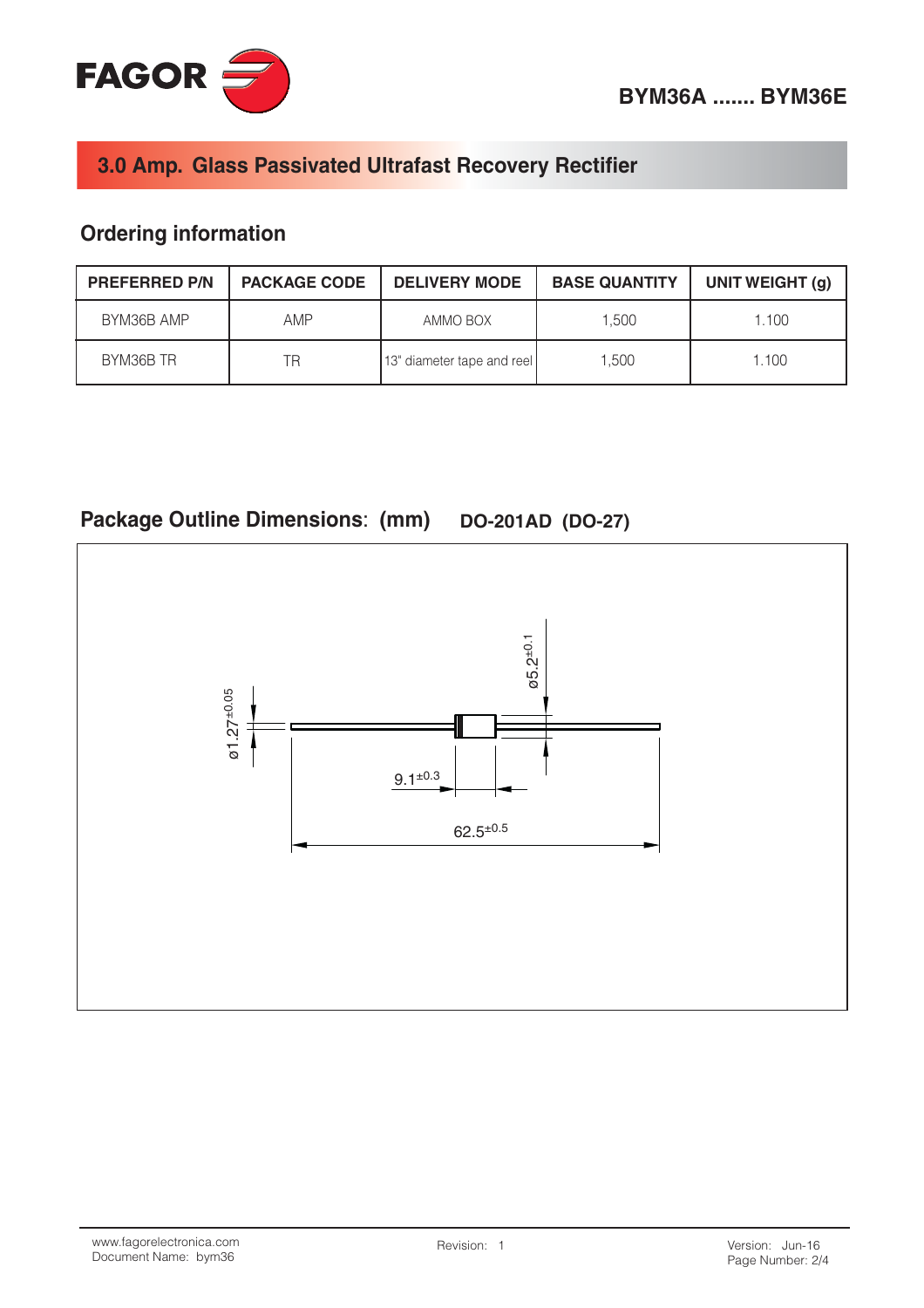

#### Ratings and Characteristics (Ta 25 °C unless otherwise noted)



Tamb, ambient temperature (°C)

5  $T_i = 175 °C$  $\overline{4}$  $F$ , instantaneous forward current (A) 3 **BYM36A; B; C**  $\overline{c}$  $Ti = 25 °C$  $\mathbf{1}$  $\overline{O}$  $\Omega$  $\overline{c}$  $\overline{4}$  $= 175 °C$ Τj 3  $\overline{c}$  $Tj = 25^{\circ}$ C **BYM36D: E.**  $\mathbf{1}$  $\overline{O}$  $1.2$  $\overline{O}$  $0.6$ 1.8  $2.4$ 

**MAXIMUM FORWARD CHARACTERISTIC** 

 $V_F$ , instantaneous forward voltage (V)



#### **TYPICAL JUNCTION CAPACITANCE**